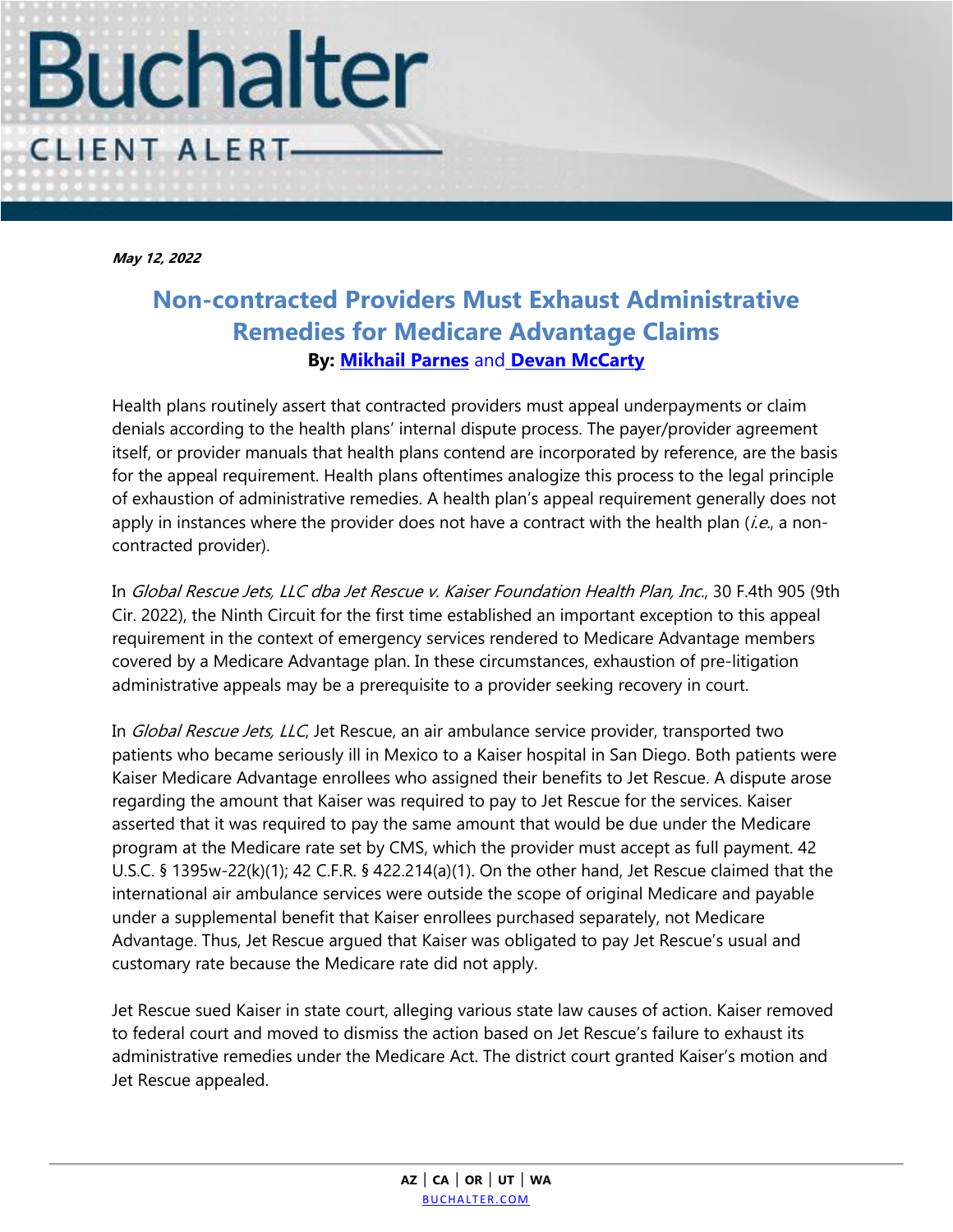

The key issue for the Ninth Circuit was whether the administrative review process mandated for provider disputes of traditional Medicare claims under Part A and Part B applied to disputes between a provider and a Medicare Advantage plan under Part C. For Parts A and B, the Medicare Act establishes five levels of administrative review:

(1) an initial determination by the Medicare administrative contractor, 42 C.F.R. § 405.920; (2) a redetermination by the medicare administrative contractor, § 405.940; (3) reconsideration by a qualified independent contractor, § 405.960; (4) a hearing before an administrative law judge (ALJ) if the amount in controversy is \$100 or more (adjusted for inflation), §§ 405.1000, 405.1006(b); and (5) review by the Medicare Appeals Council, § 405.1100.

Global Rescue Jets, LLC, 30 F.4th at 911-12. Under Part A and B, if a provider remains dissatisfied, the provider may seek review from the Secretary of Health and Human Services pursuant to 42 U.S.C. § 405(b). See id. at 912 (citing Heckler v. Ringer, 466 U.S. 602 (1984)). Under 42 U.S.C. § 405(g), if the provider remains unsatisfied, they may seek judicial review "after any final decision of the [Secretary] made after a hearing to which he was a party" by filing a civil action in the appropriate federal district court. Id. If a claimant does not exhaust the foregoing process and files suit in court prematurely, the court lacks subject matter jurisdiction to review the denial. Id.

The Ninth Circuit concluded that this same administrative exhaustion requirement applied to disputes with Medicare Advantage plans under Part C, holding that when Congress enacted Part C of the Medicare Act, "it imported the same administrative review scheme . . . to resolve disputes between Medicare Advantage organizations and their enrollees over entitlement to benefits . . . with slight modifications." Id. at 913. As a result, the Ninth Circuit found the same administrative exhaustion requirements apply to claims covered under Part C. Id. at 914.

In doing so, the Ninth Circuit concluded that a Medicare Advantage plan was necessarily acting as an "officer or employee" of the United States. See 42 U.S.C. § 405(h) ("The findings and decision of the Commissioner of Social Security after a hearing shall be binding upon all individuals who were parties to such hearing. No findings of fact or decision of the Commissioner of Social Security shall be reviewed by any person, tribunal, or governmental agency except as herein provided [*i.e.*, following the administrative review process].").

Jet Rescue argued that it was not required to exhaust administrative remedies because the services were covered by Kaiser's supplemental benefit plan and not Medicare. Rejecting Jet Rescue's contention, the Ninth Circuit held that even if Jet Rescue was right, "supplemental benefits offered under a Medicare Advantage plan constitute benefits that are offered under Part C of the Medicare Act . . . because the authority to offer supplemental benefits as part of the Medicare Advantage plan is derived entirely from Part C of the Act." Id. at 918. Thus, Jet